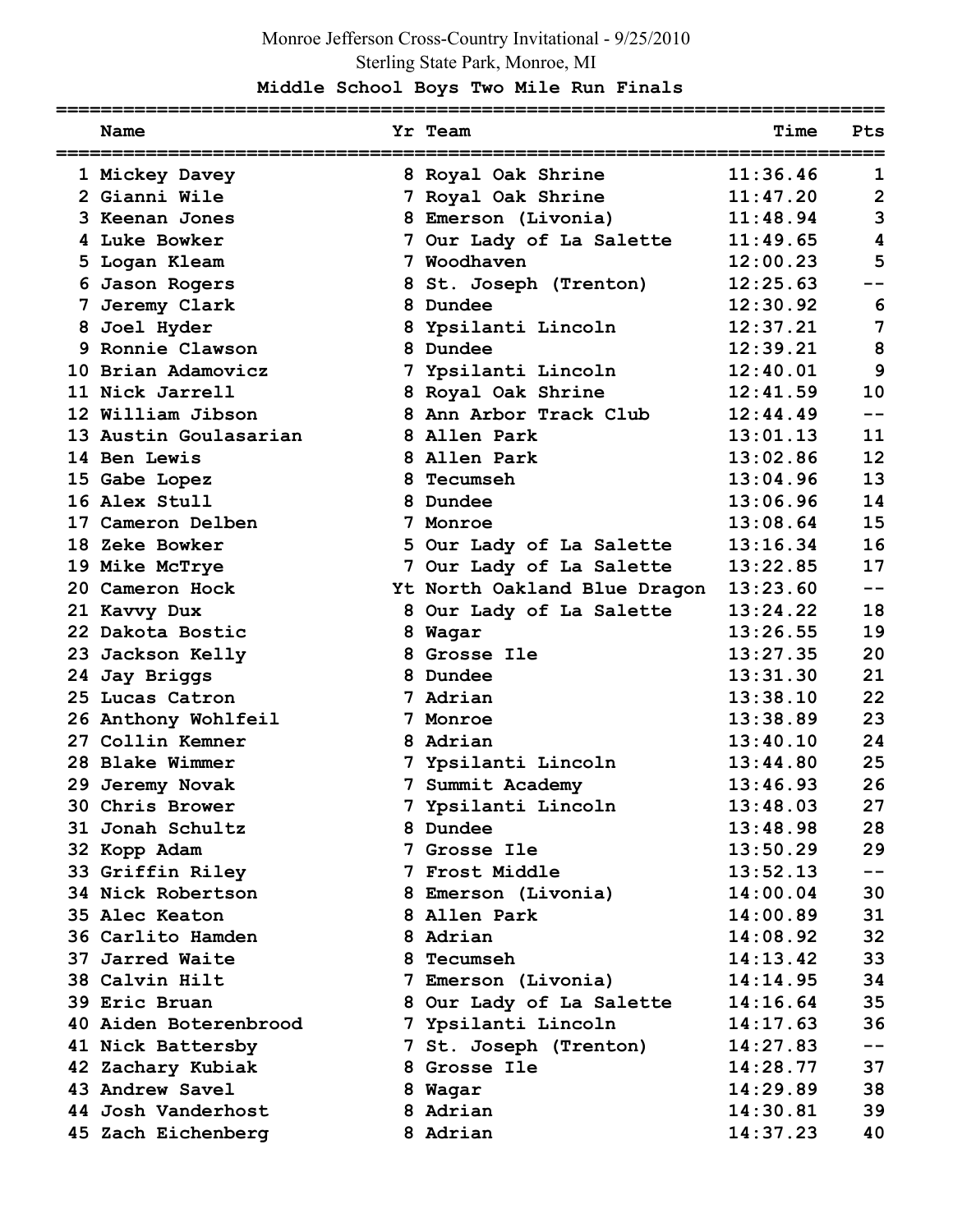## Monroe Jefferson Cross-Country Invitational - 9/25/2010

Sterling State Park, Monroe, MI

| 46 David Millican      | 8 Emerson (Livonia)         | 14:38.65 | 41    |
|------------------------|-----------------------------|----------|-------|
| 47 Chris Warren        | 8 Dundee                    | 14:41.47 | 42    |
| 48 Andrew Jayner       | 8 Renton                    | 14:50.37 | $- -$ |
| 49 Branden Skulino     | 7 Emerson (Livonia)         | 14:51.17 | 43    |
| 50 Jacob Barwikowski   | 7 Grosse Ile                | 14:54.85 | 44    |
| 51 Tyler Graves        | 8 Renton                    | 14:56.77 | $- -$ |
| 52 Eric Rooker         | 7 Seitz                     | 14:59.04 | 45    |
| 53 Thomas DeVoe        | 8 Royal Oak Shrine          | 15:00.02 | 46    |
| 54 Zac Scicluna        | 7 Renton                    | 15:00.93 | $- -$ |
| 55 Kyle Pawloski       | 8 Royal Oak Shrine          | 15:01.74 | 47    |
| 56 Zach Blevins        | 7 Dundee                    | 15:03.81 | 48    |
| 57 Zach Symmans        | <b>7 Dundee</b>             | 15:04.88 | $- -$ |
| 58 Francesco Cusumano  | 7 Grosse Ile                | 15:05.78 | 49    |
| 59 Gary Croto          | 8 Ypsilanti Lincoln         | 15:08.98 | 50    |
| 60 Brendan Huehn       | 7 Ann Arbor Track Club      | 15:10.99 | $- -$ |
| 61 Max Fields          | 7 Our Lady of La Salette    | 15:11.75 | 51    |
| 62 Kevin Hill          | 8 Wagar                     | 15:12.80 | 52    |
| 63 Alex Eby            | 7 Wagar                     | 15:20.88 | 53    |
| 64 Mitchell Dumoulin   | 7 Monroe                    | 15:23.02 | 54    |
| 65 Noah Lane           | <b>7 Tecumseh</b>           | 15:28.11 | 55    |
| 66 Gage Abrams         | 7 Seitz                     | 15:31.13 | 56    |
| 67 Jamieson Richardson | 8 Summit Academy            | 15:36.82 | 57    |
| 68 Matt Austin         | 5 Our Lady of La Salette    | 15:39.11 | 58    |
| 69 Mark Castoreno      | 8 Allen Park                | 15:41.51 | 59    |
| 70 Josh Shah           | 8 Trinity Lutheran (Monroe) | 15:45.34 | $- -$ |
| 71 Joe Benjamin        | 8 Grosse Ile                | 15:46.07 | 60    |
| 72 Alec Moylan         | 8 Royal Oak Shrine          | 15:46.90 | 61    |
| 73 Santos Reyes        | 7 Adrian                    | 15:47.76 | 62    |
| 74 Austin Miller       | 8 Summit Academy            | 15:54.95 | 63    |
| 75 Matt McGovern       | 7 Seitz                     | 15:57.47 | 64    |
| 76 Andrew Johnson      | 6 Royal Oak Shrine          | 15:58.35 | 65    |
| 77 Adrian Bernath      | 8 Allen Park                | 15:59.17 | 66    |
| 78 Anthony Bolton      | 8 Royal Oak Shrine          | 15:59.89 | $- -$ |
| 79 Mike Nolan          | 8 Our Lady of La Salette    | 16:04.75 | $- -$ |
| 80 Michael Macker      | 8 Adrian                    | 16:08.73 | 67    |
| 81 Matthew Baucher     | 7 Adrian                    | 16:09.69 | $-1$  |
| 82 Konnor Bennett      | 7 Adrian                    | 16:12.25 | $- -$ |
| 83 Nigel Sadek         | 8 Royal Oak Shrine          | 16:19.36 | $- -$ |
| 84 Brendon Laroy       | 7 Monroe                    | 16:21.66 | 68    |
| 85 Sam Herbert         | 7 Our Lady of La Salette    | 16:23.18 | $- -$ |
| 86 Michael Harris      | 7 Allen Park                | 16:31.57 | 69    |
| 87 Joe Gadja           | 8 Grosse Ile                | 16:35.47 | 70    |
| 88 Michael Bank        | 7 Wagar                     | 16:36.50 | 71    |
| 89 Andrew Hindman      | 7 Woodhaven                 | 16:38.72 | 72    |
| 90 Ryan Barker         | 8 Summit Academy            | 16:42.79 | 73    |
| 91 Grant Lewis         | 7 Adrian                    | 16:43.96 | $- -$ |
| 92 Joe Smith           | 7 Our Lady of La Salette    | 16:47.12 | $- -$ |
| 93 Otto Kasbauer       | 8 Summit Academy            | 17:00.99 | 74    |
| 94 Kris Hosfelt        | 8 Grosse Ile                | 17:02.23 |       |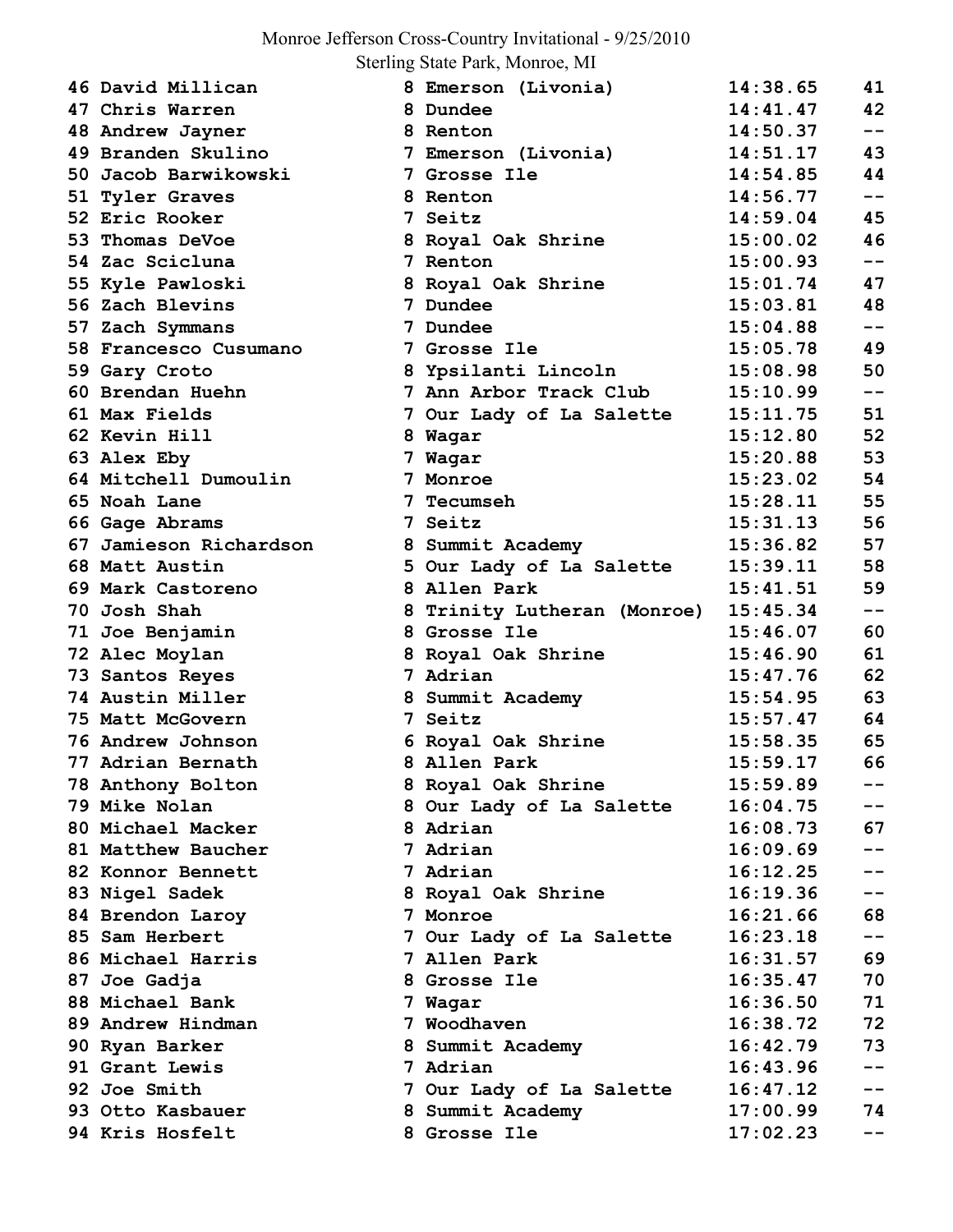|                         | Monroe Jefferson Cross-Country Invitational - 9/25/2010 |          |       |
|-------------------------|---------------------------------------------------------|----------|-------|
|                         | Sterling State Park, Monroe, MI                         |          |       |
| 95 Justin Chambers      | 7 Seitz                                                 | 17:09.03 | 75    |
| 96 Drew Grooves         | 7 Dundee                                                | 17:11.05 | --    |
| 97 Jordan Chambers      | 7 Seitz                                                 | 17:12.26 | 76    |
|                         | Middle School Boys Two Mile Run Finals                  |          |       |
| Name                    | Yr Team                                                 | Time     | Pts   |
| 98 Martel Isaac         | 8 Monroe                                                | 17:14.05 | 77    |
| 99 Daniel Carlin        | 8 Royal Oak Shrine                                      | 17:18.66 | --    |
| 100 Eric Weipert        | 7 Seitz                                                 | 17:20.20 | 78    |
| 101 Scott Williams      | 7 St. Joseph (Trenton)                                  | 17:22.50 | $ -$  |
| 102 Matt Schmidt        | 7 Seitz                                                 | 17:23.25 | 79    |
| 103 David Thacker       | 7 Allen Park                                            | 17:24.14 | 80    |
| 104 Porcarelli Jacob    | 7 Grosse Ile                                            | 17:26.59 | --    |
| 105 Jacob Forgacs       | 7 Emerson (Livonia)                                     | 17:28.85 | 81    |
| 106 David Austin        | 5 Our Lady of La Salette                                | 17:33.69 |       |
| 107 Michael Badalamente | 7 Seitz                                                 | 17:42.13 | --    |
| 108 Tommy Brundy        | 8 Monroe                                                | 17:42.89 | 82    |
| 109 Noah George         | 7 Woodhaven                                             | 18:16.33 | 83    |
| 110 Haseeb Imtiaz       | 8 Summit Academy                                        | 18:27.63 | 84    |
| 111 Spiteri Matt        | 8 Tecumseh                                              | 18:47.70 | 85    |
| 112 Austin Schults      | 7 Summit Academy                                        | 18:55.20 | 86    |
| 113 Jonny Wegryn        | 7 Ypsilanti Lincoln                                     | 19:24.22 | 87    |
| 114 Alec Davin          | 7 Woodhaven                                             | 19:26.72 | 88    |
| 115 Matthew Kegerris    | Tecumseh                                                | 19:29.70 | 89    |
| 116 Tyler Roger         | 7 Monroe                                                | 19:30.74 | 90    |
| 117 Austin Hensley      | 7 Monroe                                                | 19:33.67 |       |
| 118 Anthony Gauna       | 8 Adrian                                                | 19:35.89 |       |
| 119 Rand Bourdrie       | 8 Monroe                                                | 19:44.49 |       |
| 120 Nate Melnick        | 8 Adrian                                                | 19:46.56 |       |
| 121 Trevor Williams     | 5 Royal Oak Shrine                                      | 20:08.37 |       |
| 122 Jordan Heizerling   | 7 Monroe                                                | 20:24.04 |       |
| 123 Logan Schultz       | 8 Allen Park                                            | 20:28.68 |       |
| 124 Isaac Hales         | 8 Meadow Montessori                                     | 20:48.59 |       |
| 125 David Porter        | 8 Allen Park                                            | 20:50.53 |       |
| 126 Gabriel Meade       | 7 Seitz                                                 | 21:23.76 |       |
| 127 Quinn Kenward       | 7 Summit Academy                                        | 21:29.23 |       |
| 128 Nick Reed           | 7 Emerson (Livonia)                                     | 21:36.39 | 91    |
| 129 Ben Boettcher       | 8 Tecumseh                                              | 21:42.02 | 92    |
| 130 Hunter Smith        | 8 Monroe                                                | 22:11.71 |       |
| 131 Connor Jewwett      | 8 Renton                                                | 23:21.61 |       |
| 132 Cody Beausejour     | 7 Seitz                                                 | 23:25.38 |       |
| 133 Grant Yingling      | 7 Seitz                                                 | 23:34.37 |       |
| 134 Jake Abraham        | 7 Ypsilanti Lincoln                                     | 24:02.21 |       |
| 135 Matt Novak          | 8 Seitz                                                 | 24:25.70 | $- -$ |
| 136 Hunter Morrow       | 7 Woodhaven                                             | 27:11.00 | 93    |

 **Middle School Boys Two Mile Run Team Scores** 

**==========================================================================**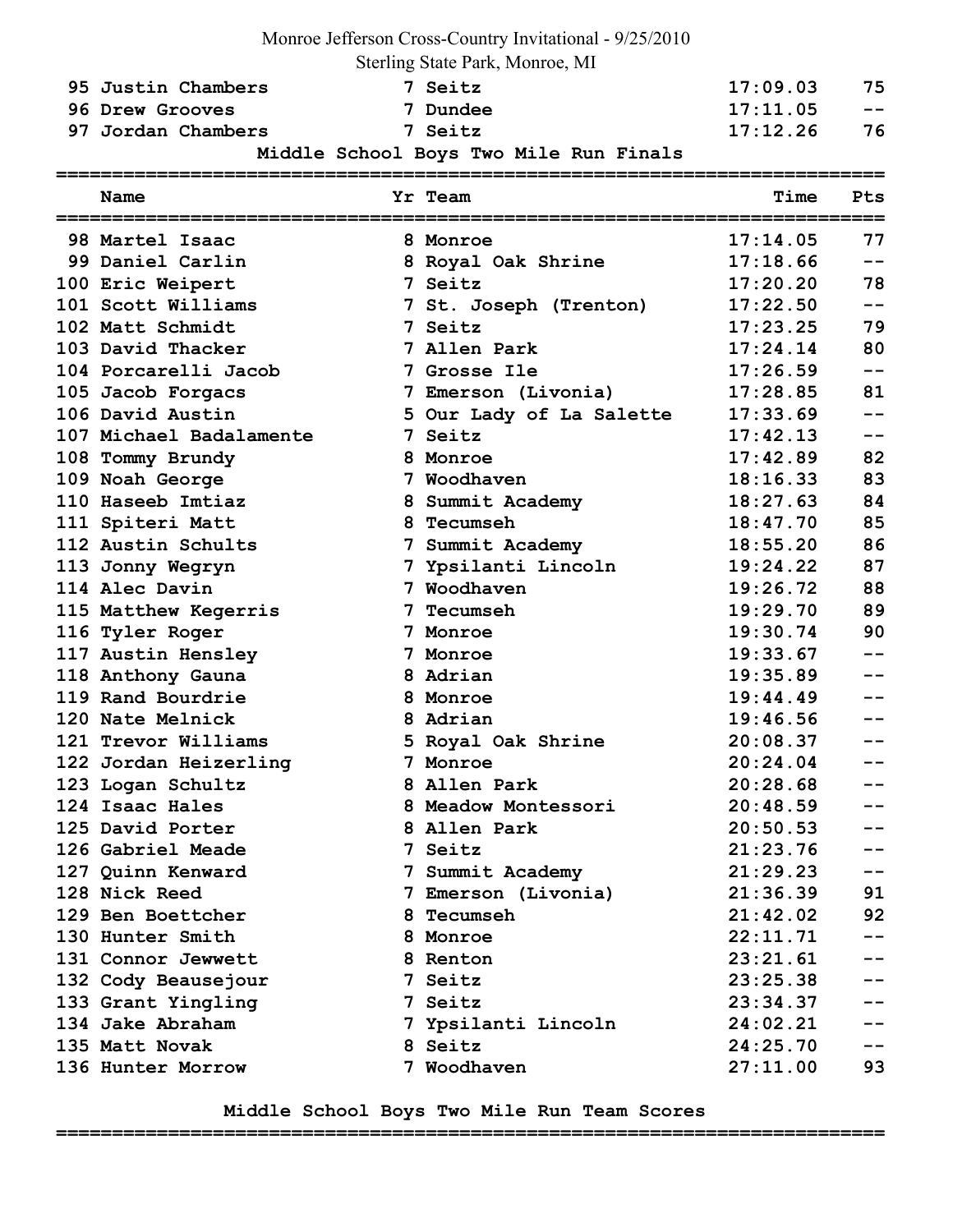Sterling State Park, Monroe, MI

| Team           |                          | Pts               | 1            | 2              | 3  | 4  | 5                   | (6) | (7) |
|----------------|--------------------------|-------------------|--------------|----------------|----|----|---------------------|-----|-----|
| 1 Dundee       |                          | 77                | 6            | 8              | 14 | 21 | 28                  | 42  | 48  |
| 6              | Jeremy Clark             |                   | 12:30.92     |                |    |    |                     |     |     |
| 8              | Ronnie Clawson           |                   | 12:39.21     |                |    |    |                     |     |     |
| 14             | Alex Stull               |                   | 13:06.96     |                |    |    |                     |     |     |
| 21             | Jay Briggs               |                   | 13:31.30     |                |    |    |                     |     |     |
| 28             | Jonah Schultz            |                   | 13:48.98     |                |    |    |                     |     |     |
|                | Total Time: 1:05:37      | Average: 13:07.48 |              |                |    |    | $1-5$ Split: $1:18$ |     |     |
|                | 2 Our Lady of La Salette | 90                | 4            | 16             | 17 | 18 | 35                  | 51  | 58  |
| 4              | Luke Bowker              |                   | 11:49.65     |                |    |    |                     |     |     |
| 16             | Zeke Bowker              |                   | 13:16.34     |                |    |    |                     |     |     |
| 17             | Mike McTrye              |                   | 13:22.85     |                |    |    |                     |     |     |
| 18             | Kavvy Dux                |                   | 13:24.22     |                |    |    |                     |     |     |
| 35             | Eric Bruan               |                   | 14:16.64     |                |    |    |                     |     |     |
|                | Total Time: 1:06:010     | Average: 13:13.94 |              |                |    |    | $1-5$ Split: 2:27   |     |     |
|                | 3 Ypsilanti Lincoln      | 104               | 7            | 9              | 25 | 27 | 36                  | 50  | 87  |
| 7              | Joel Hyder               |                   | 12:37.21     |                |    |    |                     |     |     |
| 9              | Brian Adamovicz          |                   | 12:40.01     |                |    |    |                     |     |     |
| 25             | <b>Blake Wimmer</b>      |                   | 13:44.80     |                |    |    |                     |     |     |
| 27             | Chris Brower             |                   | 13:48.03     |                |    |    |                     |     |     |
| 36             | Aiden Boterenbrood       |                   | 14:17.63     |                |    |    |                     |     |     |
|                | Total Time: 1:07:08      | Average: 13:25.54 |              |                |    |    | $1-5$ Split: $1:40$ |     |     |
|                | 4 Royal Oak Shrine       | 106               | $\mathbf{1}$ | $\overline{2}$ | 10 | 46 | 47                  | 61  | 65  |
| 1              | Mickey Davey             |                   | 11:36.46     |                |    |    |                     |     |     |
| $\overline{2}$ | Gianni Wile              |                   | 11:47.20     |                |    |    |                     |     |     |
| 10             | Nick Jarrell             |                   | 12:41.59     |                |    |    |                     |     |     |
| 46             | Thomas DeVoe             |                   | 15:00.02     |                |    |    |                     |     |     |
| 47             | Kyle Pawloski            |                   | 15:01.74     |                |    |    |                     |     |     |
|                | Total Time: 1:06:07      | Average: 13:13.41 |              |                |    |    | 1-5 Split: 3:25     |     |     |
|                | 5 Emerson (Livonia)      | 151               | 3            | 30             | 34 | 41 | 43                  | 81  | 91  |
| 3              | Keenan Jones             |                   | 11:48.94     |                |    |    |                     |     |     |
| 30             | Nick Robertson           |                   | 14:00.04     |                |    |    |                     |     |     |
| 34             | Calvin Hilt              |                   | 14:14.95     |                |    |    |                     |     |     |
| 41             | David Millican           |                   | 14:38.65     |                |    |    |                     |     |     |
| 43             | Branden Skulino          |                   | 14:51.17     |                |    |    |                     |     |     |
|                | Total Time: 1:09:34      | Average: 13:54.75 |              |                |    |    | $1-5$ Split: $3:02$ |     |     |
| 6 Adrian       |                          | 157               | 22           | 24             | 32 | 39 | 40                  | 62  | 67  |
| 22             | Lucas Catron             |                   | 13:38.10     |                |    |    |                     |     |     |
| 24             | Collin Kemner            |                   | 13:40.10     |                |    |    |                     |     |     |
| 32             | Carlito Hamden           |                   | 14:08.92     |                |    |    |                     |     |     |
| 39             | Josh Vanderhost          |                   | 14:30.81     |                |    |    |                     |     |     |
| 40             | Zach Eichenberg          |                   | 14:37.23     |                |    |    |                     |     |     |
|                | Total Time: 1:10:35      | Average: 14:07.04 |              |                |    |    | $1-5$ Split: 59     |     |     |
| 7 Grosse Ile   |                          | 179               | 20           | 29             | 37 | 44 | 49                  | 60  | 70  |
| 20             | Jackson Kelly            |                   | 13:27.35     |                |    |    |                     |     |     |
| 29             | Kopp Adam                |                   | 13:50.29     |                |    |    |                     |     |     |
| 37             | Zachary Kubiak           |                   | 14:28.77     |                |    |    |                     |     |     |
| 44             | Jacob Barwikowski        |                   | 14:54.85     |                |    |    |                     |     |     |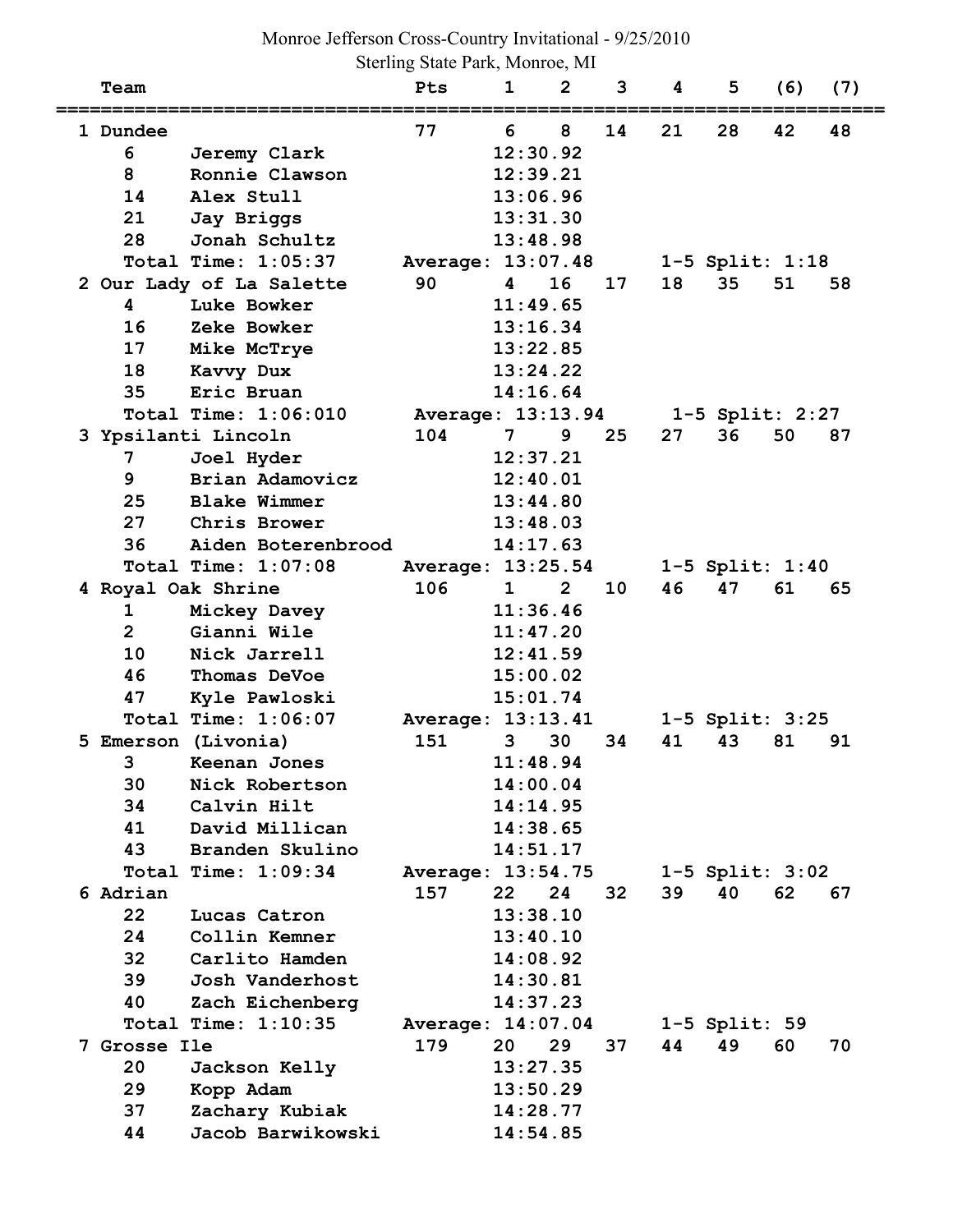Monroe Jefferson Cross-Country Invitational - 9/25/2010

Sterling State Park, Monroe, MI

| 49                 | Francesco Cusumano  |                   | 15:05.78        |                 |    |    |                       |    |    |
|--------------------|---------------------|-------------------|-----------------|-----------------|----|----|-----------------------|----|----|
|                    | Total Time: 1:11:47 | Average: 14:21.41 |                 |                 |    |    | 1-5 Split: 1:38       |    |    |
| 8 Allen Park       |                     | 179               | 11              | 12 <sub>2</sub> | 31 | 59 | 66                    | 69 | 80 |
| 11                 | Austin Goulasarian  |                   | 13:01.13        |                 |    |    |                       |    |    |
| 12 <sup>2</sup>    | Ben Lewis           |                   | 13:02.86        |                 |    |    |                       |    |    |
| 31                 | Alec Keaton         |                   | 14:00.89        |                 |    |    |                       |    |    |
| 59                 | Mark Castoreno      |                   | 15:41.51        |                 |    |    |                       |    |    |
| 66                 | Adrian Bernath      |                   | 15:59.17        |                 |    |    |                       |    |    |
|                    | Total Time: 1:11:46 | Average: 14:21.12 |                 |                 |    |    | $1-5$ Split: 2:58     |    |    |
| 9 Wagar            |                     | 233               | 19              | 38              | 52 | 53 | 71                    |    |    |
| 19                 | Dakota Bostic       |                   | 13:26.55        |                 |    |    |                       |    |    |
| 38                 | Andrew Savel        |                   | 14:29.89        |                 |    |    |                       |    |    |
| 52                 | Kevin Hill          |                   | 15:12.80        |                 |    |    |                       |    |    |
| 53                 | Alex Eby            |                   | 15:20.88        |                 |    |    |                       |    |    |
| 71                 | Michael Bank        |                   | 16:36.50        |                 |    |    |                       |    |    |
|                    | Total Time: 1:15:07 | Average: 15:01.33 |                 |                 |    |    | $1-5$ Split: $3:010$  |    |    |
| 10 Monroe          |                     | 237               | 15              | 23              | 54 | 68 | 77                    | 82 | 90 |
| 15                 | Cameron Delben      |                   | 13:08.64        |                 |    |    |                       |    |    |
| 23                 | Anthony Wohlfeil    |                   | 13:38.89        |                 |    |    |                       |    |    |
| 54                 | Mitchell Dumoulin   |                   | 15:23.02        |                 |    |    |                       |    |    |
| 68                 | Brendon Laroy       |                   | 16:21.66        |                 |    |    |                       |    |    |
| 77                 | Martel Isaac        |                   | 17:14.05        |                 |    |    |                       |    |    |
|                    | Total Time: 1:15:46 | Average: 15:09.26 |                 |                 |    |    | $1-5$ Split: $4:05$   |    |    |
| <b>11 Tecumseh</b> |                     | 275               | 13 <sup>°</sup> | 33              | 55 | 85 | 89                    | 92 |    |
| 13                 | Gabe Lopez          |                   | 13:04.96        |                 |    |    |                       |    |    |
| 33                 | Jarred Waite        |                   | 14:13.42        |                 |    |    |                       |    |    |
| 55                 | Noah Lane           |                   | 15:28.11        |                 |    |    |                       |    |    |
| 85                 | Spiteri Matt        |                   | 18:47.70        |                 |    |    |                       |    |    |
| 89                 | Matthew Kegerris    |                   | 19:29.70        |                 |    |    |                       |    |    |
|                    | Total Time: 1:21:04 | Average: 16:12.78 |                 |                 |    |    | $1 - 5$ Split: $6:25$ |    |    |
| 12 Summit Academy  |                     | 293               | 26              | 57              | 63 | 73 | 74                    | 84 | 86 |
| 26                 | Jeremy Novak        |                   | 13:46.93        |                 |    |    |                       |    |    |
| 57                 | Jamieson Richardson |                   | 15:36.82        |                 |    |    |                       |    |    |
| 63                 | Austin Miller       |                   | 15:54.95        |                 |    |    |                       |    |    |
| 73                 | Ryan Barker         |                   | 16:42.79        |                 |    |    |                       |    |    |
| 74                 | Otto Kasbauer       |                   | 17:00.99        |                 |    |    |                       |    |    |
|                    | Total Time: 1:19:02 | Average: 15:48.50 |                 |                 |    |    | $1-5$ Split: $3:14$   |    |    |
| 13 Seitz           |                     | 316               | 45              | 56              | 64 | 75 | 76                    | 78 | 79 |
| 45                 | Eric Rooker         |                   | 14:59.04        |                 |    |    |                       |    |    |
| 56                 | Gage Abrams         |                   | 15:31.13        |                 |    |    |                       |    |    |
| 64                 | Matt McGovern       |                   | 15:57.47        |                 |    |    |                       |    |    |
| 75                 | Justin Chambers     |                   | 17:09.03        |                 |    |    |                       |    |    |
| 76                 | Jordan Chambers     |                   | 17:12.26        |                 |    |    |                       |    |    |
|                    | Total Time: 1:20:49 | Average: 16:09.79 |                 |                 |    |    | $1-5$ Split: $2:13$   |    |    |
| 14 Woodhaven       |                     | 341               | 5               | 72              | 83 | 88 | 93                    |    |    |
| 5                  | Logan Kleam         |                   | 12:00.23        |                 |    |    |                       |    |    |
| 72                 | Andrew Hindman      |                   | 16:38.72        |                 |    |    |                       |    |    |
| 83                 | Noah George         |                   | 18:16.33        |                 |    |    |                       |    |    |
| 88                 | Alec Davin          |                   | 19:26.72        |                 |    |    |                       |    |    |